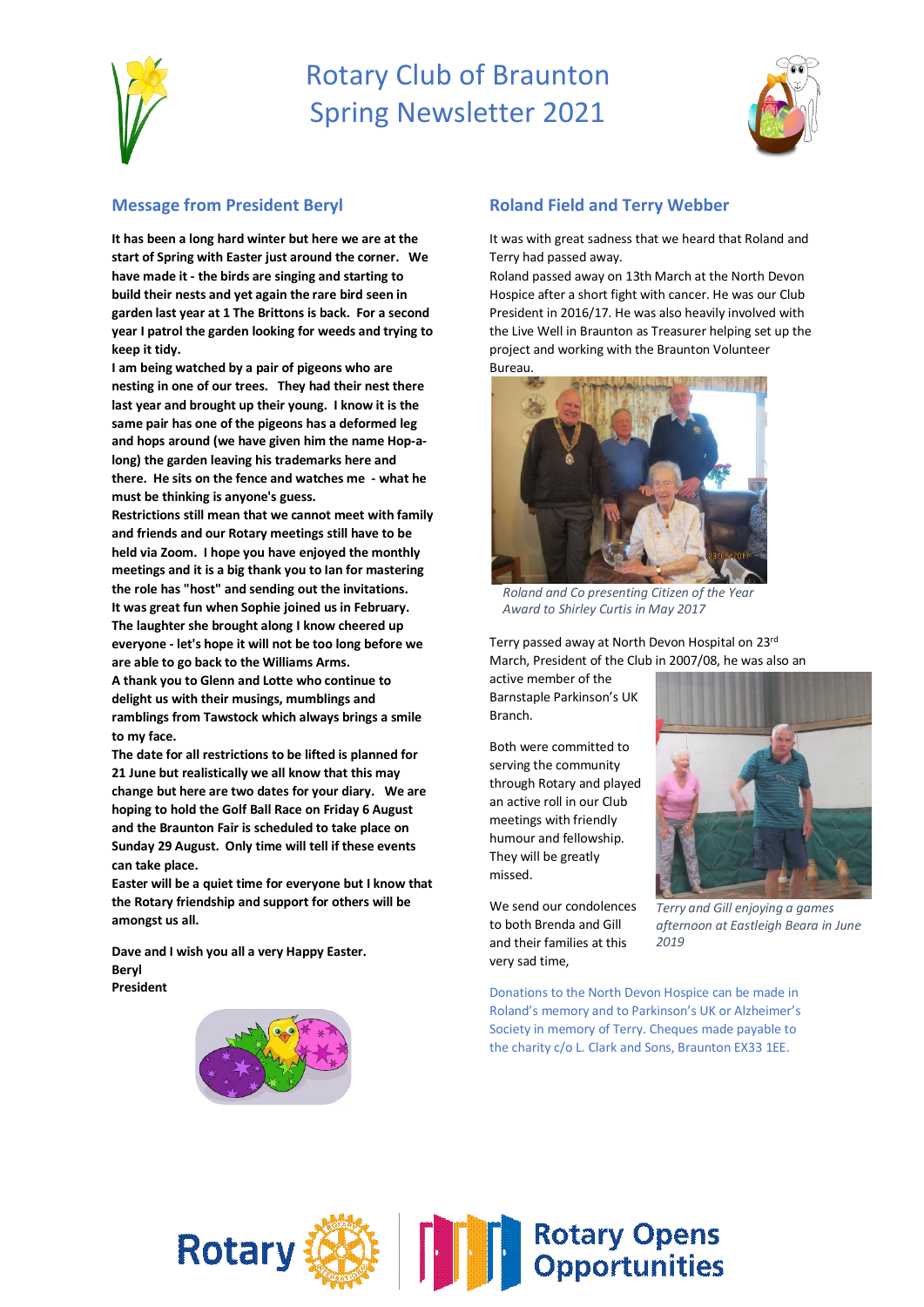

# Rotary Club of Braunton Spring Newsletter 2021



## **Musings, Mumblings and Ramblings of Braunton Rotary Club in lockdown**.

### *(A Blog by Glenn, read with a smile)*

The master plan of those in charge was to keep us in isolation, locked away, due to our ages and health. But you cannot keep us from helping others and having our mischief! We mastered Zoom, video calls, emails, made a run for it, and are now making plans for our great escape.

Cheesecake was smuggled out of the Williams Arms for Beryl, and Stan has had his flash of Sophie with the clotted cream on Zoom.

We were so impressed with the younger clubs helping the vaccination centres that I have offered our help to marshal cars at the next Oval Test Match, that's more our style.

Braunton schools needed help with extra computers. Ian rushed about and managed to procure a hundred abacus boards very quickly, like those we used at school. But unfortunately, they were so advanced no one at the schools knew how to use them.

Later this year Lotte and I are planning an educational tour of gourmet restaurants to refresh our taste buds after taking the Covid 19 vaccine. Being ever helpful and understanding a tour for younger Rotarians can also be organised and this will take in KFC, Mcdonalds, Doner Kebabs, Burger King and Fish and Chip shops. Litter picking training will be included. This will be open to other clubs at a hefty charge to fund our planned litter picking weekend in the Channel Islands, who are having to clean up after we left the EU.

Beryl will be holding a Cheesecake eating contest at the Williams Arms, soon after the 21<sup>st</sup>June, and there will be a sweepstake to raise funds.

Looking forward to seeing lots of beautiful people at the next Zoom meeting. That should set you all a challenge for this month. Remember a smile is beautiful!

#### News From Kira Farm

Dear Dudley, Hilary, and all members of Braunton Rotary, I am hoping that you are very fine my dear friends. It has been weeks since I last sent you a letter. How are you and how is everyone at the Rotary? Have you received the vaccine?



Back to me, I am very fine. We are very busy here and the sun has been really hot this time. So far, we have

been learning how to make fallows in our plots, manure, and doing the framing measurements. I will be planting maize and beans the moment rain starts coming. I cannot wait to see my garden.

On the building side, I have been with my team building the goat's house and also learning how to make junction walls in a building. There is very much to learning and I am learning them all. I am very grateful for your help. Stay safe and greetings to everyone Joel

#### **Spring Competition Pothole Hunting**

*We are about to launch our April competition, who can find the biggest pothole, also the prettiest pothole. Entries should be photographed with the GPS co-ordinates attached, along with full measurements of depth, width and position in the road. The winner will receive a wheelbarrow of the finest tarmac to refill the pothole and Ian will present a framed photo of you and your pothole. . We would like to see them planted for the summer with colourful flowers if they cannot be repaired before the influx of visitors.*



*Please note that full HSE regulations should be followed, appropriate PPE should be used and partners will be required to operate Stop Go Boards Thank you for supporting our community pothole filling initiative which starts on 1st April.*

#### **Club Programme**

7 th of April Zoom Meeting with guests Louise McCance-Price from Putney Rotary Club and President Habib of the Rotary Club of Beirut to tell us about the recovery of the hospital after the devastating explosion last year.

May Zoom Meeting Guest Speaker Peter Little talk on Mary's Meals

June Guest Speaker Roger Mills giving us an insight to times at West Buckland School with Master Chris Cork !!!!

**Ian Welsh for Club News and Views email[. ian.welsh75@gmail.com](mailto:ian.welsh75@gmail.com) Robert Haynes Club Secretary email. rgbhaynes@talktalk.net Web site [www.brauntonrotary.org](http://www.brauntonrotary.org/) Or find and like us on Facebook**